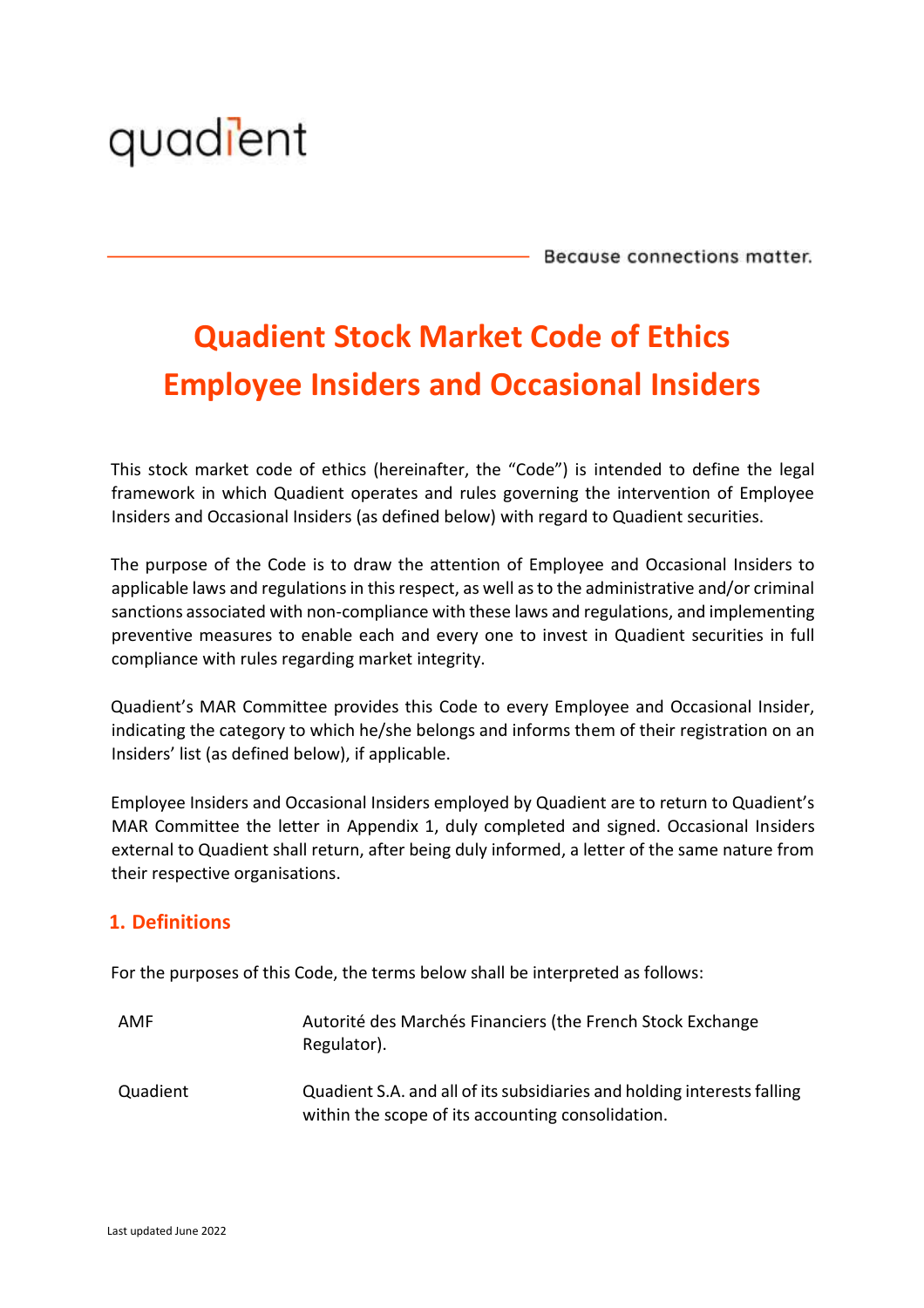

Privileged Information A specific information that has not been made public which concerns, directly or indirectly, Quadient, or one or more Securities (as defined below), and which, if disclosed to the general public, would be likely to have a discernible influence on the price of the Securities concerned, or any Securities associated with them.

> Information should only be considered "public" if it is subject to a release by Quadient, and/or a legal publication, and/or a financial notice in the national press.

> Information may be considered Privileged Information even if it only directly concerns one or more companies in Quadient other than Quadient S.A. itself.

> A piece of information is considered to be specific if it mentions a set of circumstances that exists or that one might reasonably think might exist or an event that has happened or that one might reasonably think might happen, and if it is sufficiently specific for somebody to draw conclusions as to the possible effect of the set of circumstances or the event on the prices of the Securities concerned, or any Securities associated with them.

> This would constitute information which, if made publicly available, would be likely to have a discernible influence on the prices of the Securities concerned, or any Securities associated with them, or even information that a reasonable investor would be likely to use as one of the bases for his/her investment decisions.

> Publication in the press or any other media of rumours relating to an information, not officially confirmed by Quadient in a release, does not make that information to cease to constitute privileged information.

> In practice, and by way of example, the following situation shall constitute Privileged Information, provided that they have not been publicly disclosed **(this list is not exhaustive):**

- *•* any company or consolidated financial profit or loss, as well as any forecast results or turnover for the quarter, half-year or a year;
- any risk likely to affect Quadient's budget;
- any material financing activity by Quadient;
- *•* any rating agency downgrading of Quadient by 2 notches;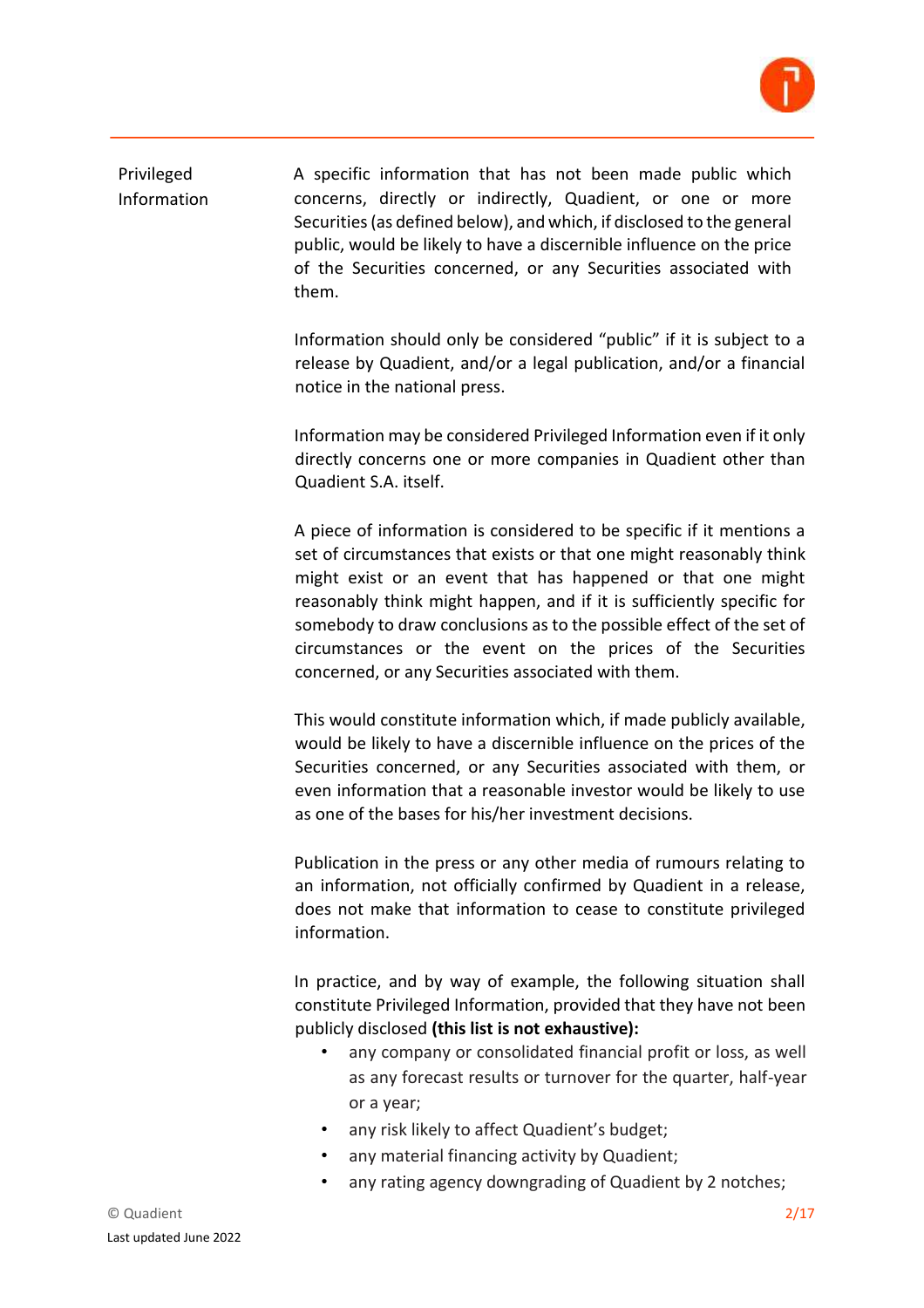

- *•* any forecast growth in turnover, profit or loss, dividends, or more generally any forecast change or profit warning (material deviation versus public guidance previously issued or versus consensus forecasts) in any financial aggregate;
- *•* any (interim) dividend amount(s), nature (ordinary or exceptional), source, date(s) and legal form of payment of dividend or any material change in the dividend policy;
- *•* the withdrawal of an important shareholder, or a new shareholder taking up a significant holding interest, in Quadient and, more generally, any planned acquisition, transfer, merger or significant partnership by Quadient, preparations for such a transaction, even at a hypothetical and preliminary level;
- *•* any plans to enter into, not renew or terminate a significant contract for Quadient;
- *•* any one-off event (legal proceedings, litigation, financial transaction, restructuring, change in organisational structure, director or senior executives) likely to have a material impact on Quadient's situation;
- any plans to market, by a company within Quadient's group, a new product or process which could have a significant impact on the profit or loss or market shares of Quadient;
- *•* more generally, any material investment or development project that would be deemed to fall outside the current strategy of Quadient;
- *•* any satisfaction of a condition precedent related to a material investment or development project previously qualified as Privileged Information (or the non-satisfaction of such condition precedent);
- *•* any decision pertaining to the arrival or departure, within Quadient, of one or more individuals likely to exert a significant influence over Quadient; and
- any information referred to in the bullet points above relating to a company in which Quadient holds, directly or indirectly, a holding interest which, if rendered public, would be likely to have a material influence on Securities prices.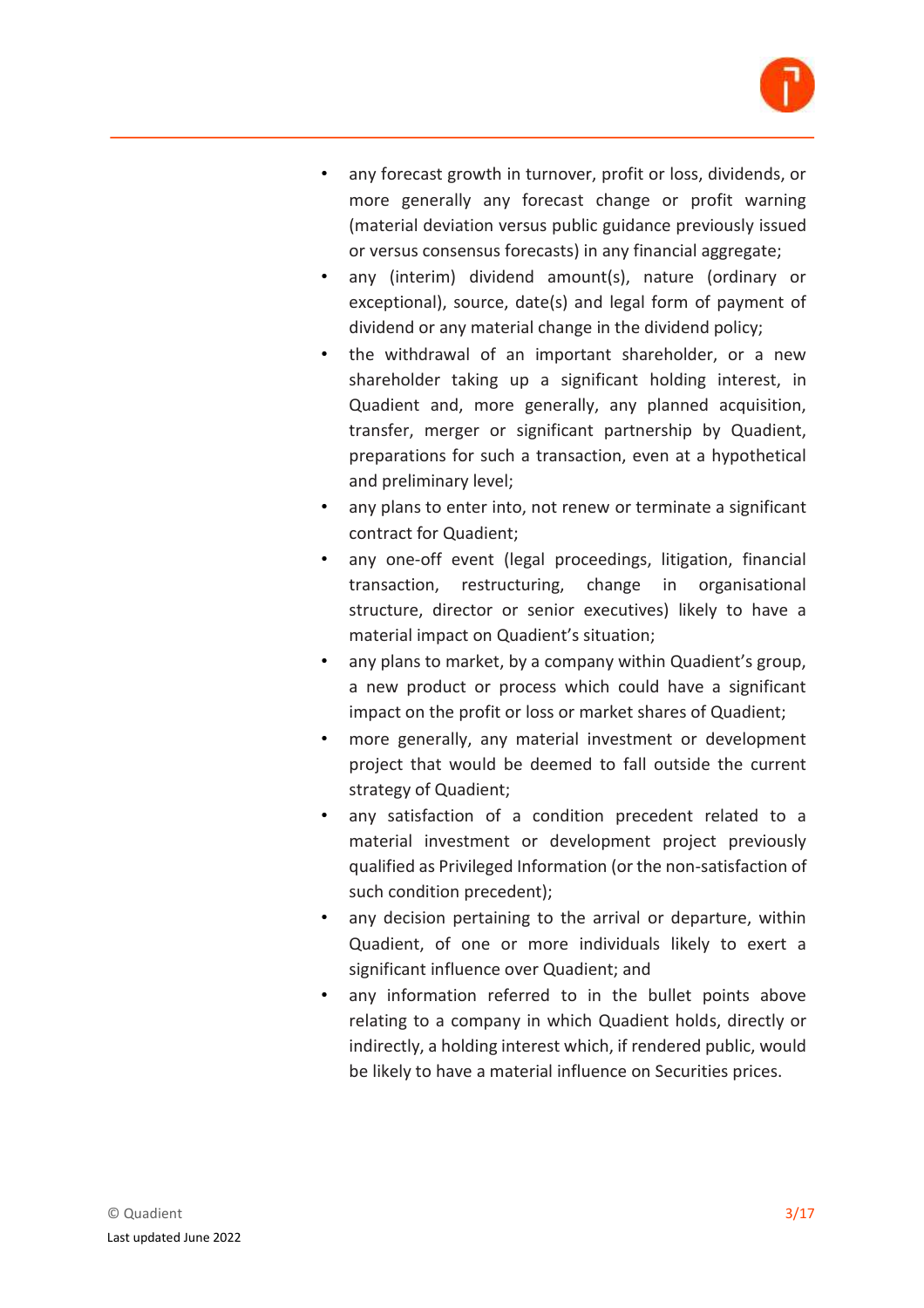

Occasional Insiders Individuals with direct or indirect, one-off access to Privileged Information.

These individuals may fall under one of two categories:

- individuals working at Quadient, such as employees and staff with access to Privileged Information due, for example, to their specific expertise for a planned acquisition or financial transaction; and,
- − third parties acting for or on behalf of Quadient, with access to privileged information in the context of their working relationship with the issuer when preparing or carrying out a one-off transaction, such as service providers, including, among others, attorneys, funding and investment banks working, for example, with Quadient to arrange a transaction or planned transaction, or even communications agencies chosen for this transaction. Ratings agencies may also fall under this category when they are working at the request of Quadient and have access to Privileged Information about Quadient.
- Employee Insiders Individuals employed by Quadient who have regular access to Privileged Information on Quadient, in particular members of the COMEX, managing directors, Board members including Board members representing employees and any employee having access to, directly or indirectly, (i) periodic financial information and (ii) anticipated financial results providing sufficient certainty to landing point for current reporting period.
- Securities i. shares and any transferable securities issued or yet to be issued by Quadient;
	- ii. any rights that may be separated from these various securities and, in particular, pre-emptive subscription or allocation rights;
	- iii. any derivative with underlying rights or securities mentioned in (i) and (ii) and, in particular, futures contracts (including equivalent instruments giving rise to cash settlement, exchange contracts (swaps) and options).
- Transaction Any acquisition, transfer, subscription or exchange transaction relating to Securities, whether immediate or future, on the market or off-market, signing of a commitment to purchase or transfer Securities, any transaction relating to derivatives with underlying Securities, as well as any hedging transaction with the effect of acquiring or transferring financial risk pertaining to Securities. This term also refers to subscriptions and purchases by exercising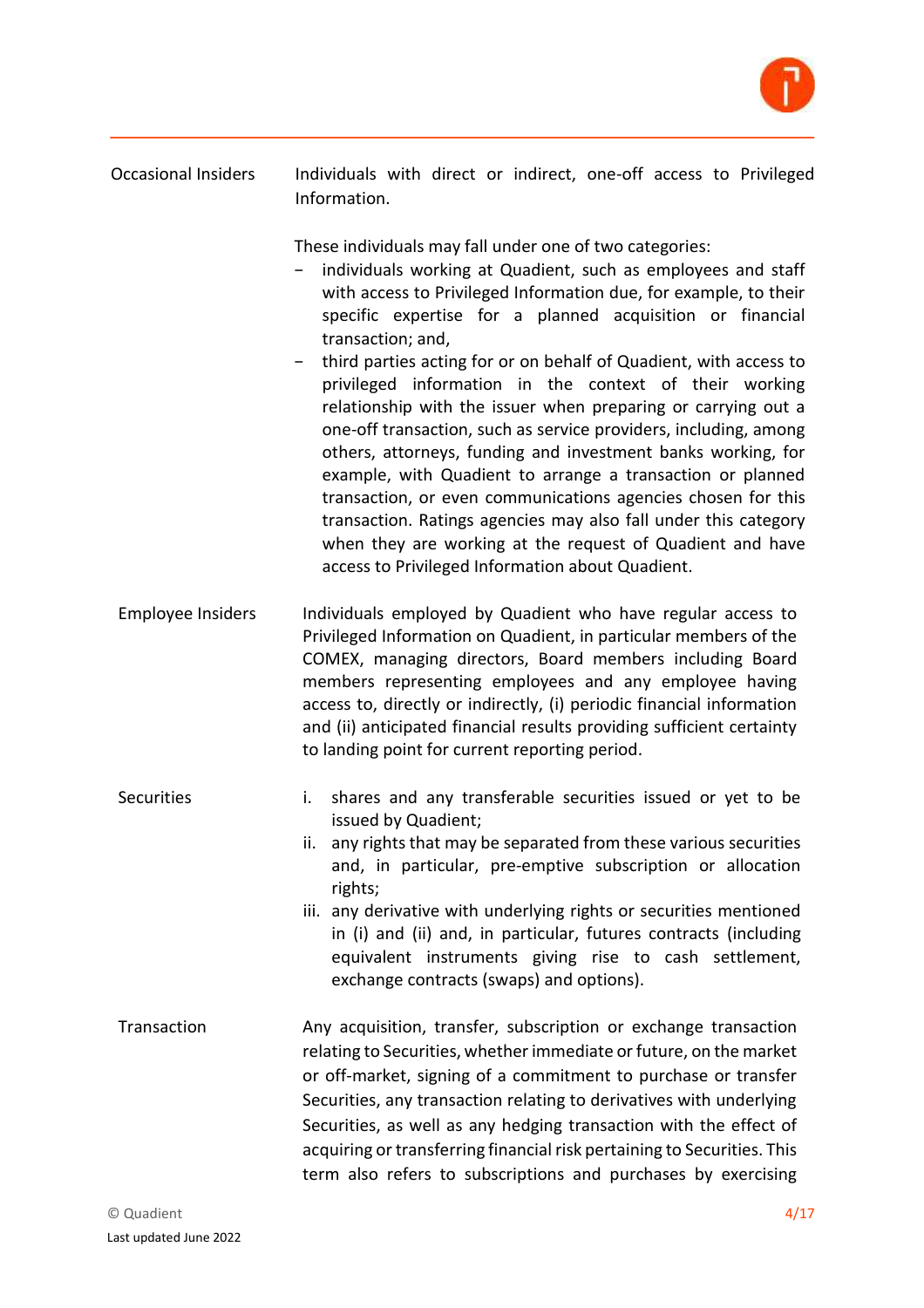

share subscription or purchase options, even when not followed by a transfer of the shares obtained. (See Appendix 2 for a nonexhaustive list of transactions mentioned in European regulations).

### **2. Person responsible for application of the Code**

Quadient's MAR Committee is responsible for overseeing the proper application of the Code within Quadient.

In this respect, Quadient's MAR Committee is, in particular, responsible for:

- informing Employee Insiders and Occasional Insiders, in advance, of any closed periods **("Red Periods")**, referred to in Article 4.b below;
- drawing up, in an electronic format, the list of Employee Insiders and Occasional Insiders in accordance with the provisions of Article 18.1 and seq. of Regulation (EU) No 596/2014: this is a nominative list and shall indicate why each person appears on the list. The list should be divided into different sections, each relating to a specific type of Privileged Information and listing all of the individuals who have access to this information. This list should be communicated electronically to the AMF only upon its request, as soon as possible, and kept for five years with effect from when it is drawn up and updated.

Quadient's MAR Committee may also authorize, on a case-by-case basis, following a motivated written request, by special exemption from the obligations of this Code relating to the abstention obligations, an Employee Insider or Occasional Insider to negotiate, on his/her behalf or on behalf of a third party during a closed period:

- due to the existence of exceptional circumstances, such as serious financial difficulties, the immediate sale of Securities;
- due to the specific nature of the negotiation concerned, in cases of Transactions carried out in the context of, or relating to, a shareholders' system or staff savings plan, the performance of any formalities or exercise of rights attached to the Securities, or Transactions not involving a change in ownership of the Securities.
- any hedging transaction relating to the Securities that he/she owns and, in particular, any free shares and purchase or subscription options for Securities (stock-options) allocated by Quadient, in the event that Securities are assigned to secure the funding of a private transaction.

Quadient's MAR Committee shall inform the CEO of such authorization.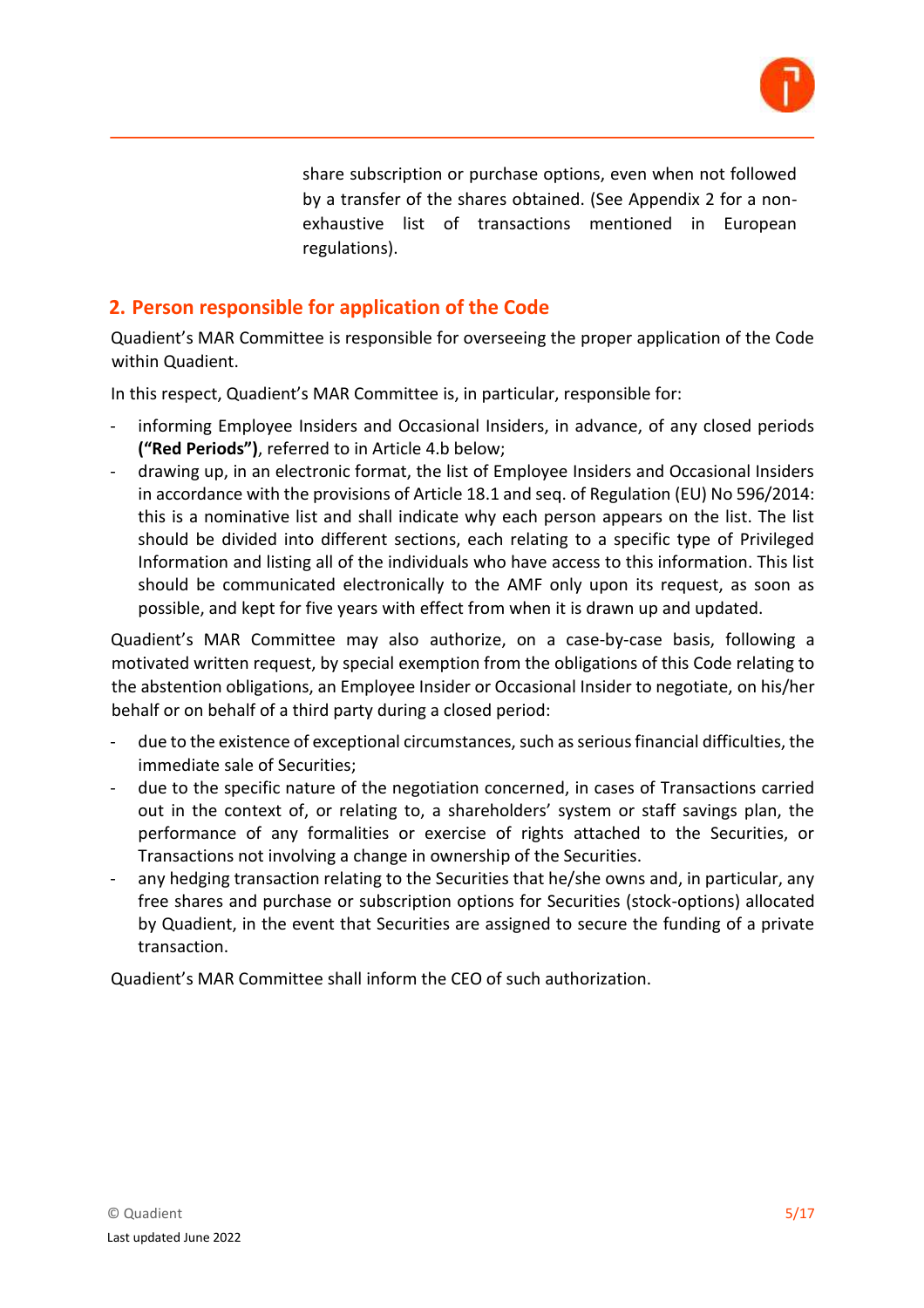

# **3. Duty of Confidentiality**

**All Employee Insiders and Occasional Insiders in possession of Privileged Information shall refrain from disclosing such information to any other person, including within the Company, unless in the usual context of carrying out his/her work, occupation, or roles.** 

Consequently, all Employee Insiders and Occasional Insiders must keep Privileged Information confidential from any other person, including within the Company, whose role or assignment does not require knowledge of such information.

In addition, it is strictly forbidden to recommend to any person that he/she carries out or makes arrangements for any other person to carry out a Transaction involving Securities on the basis of Privileged Information. Employee Insiders and Occasional Insiders shall refrain from **disclosing information or spreading rumours**, whether through media (including the Internet and social networks) or by any other means, which give or are likely to give false or misleading information about the Securities and/or situation, profit or loss or outlook of the Company.

The applicable sanctions in the event of use of Privileged Information are described in Appendix 3.

# **4. Duty to abstain from carrying out Securities Transactions**

### **a. Possession of privileged Information**

**All Employee Insiders and Occasional Insiders in possession of Privileged Information shall refrain from carrying out or attempting to carry out, directly or indirectly, for himself/herself or for another person, on the market or off-market, any Transaction involving Securities before privileged information has been made public.** 

The attention of Employee Insiders and Occasional Insiders is also drawn to the risk posed by Securities Transactions being carried out by individuals close to them, and more generally any individuals who, due to the relationship that they have with the Employee Insider or Occasional Insider, may be forced to explain the use of Privileged Information disclosed by the Employee Insider or Occasional Insider.

It should be noted that the legal duty to abstain shall apply if any Privileged Information is held in relation to any security traded on the stock exchange other than the Securities, and in particular the securities of listed companies in which Quadient has a holding interest.

In addition, any Employee Insider or Occasional Insider who has any doubts or queries with regard to a transaction that he/she intends to carry out involving Securities, or the content of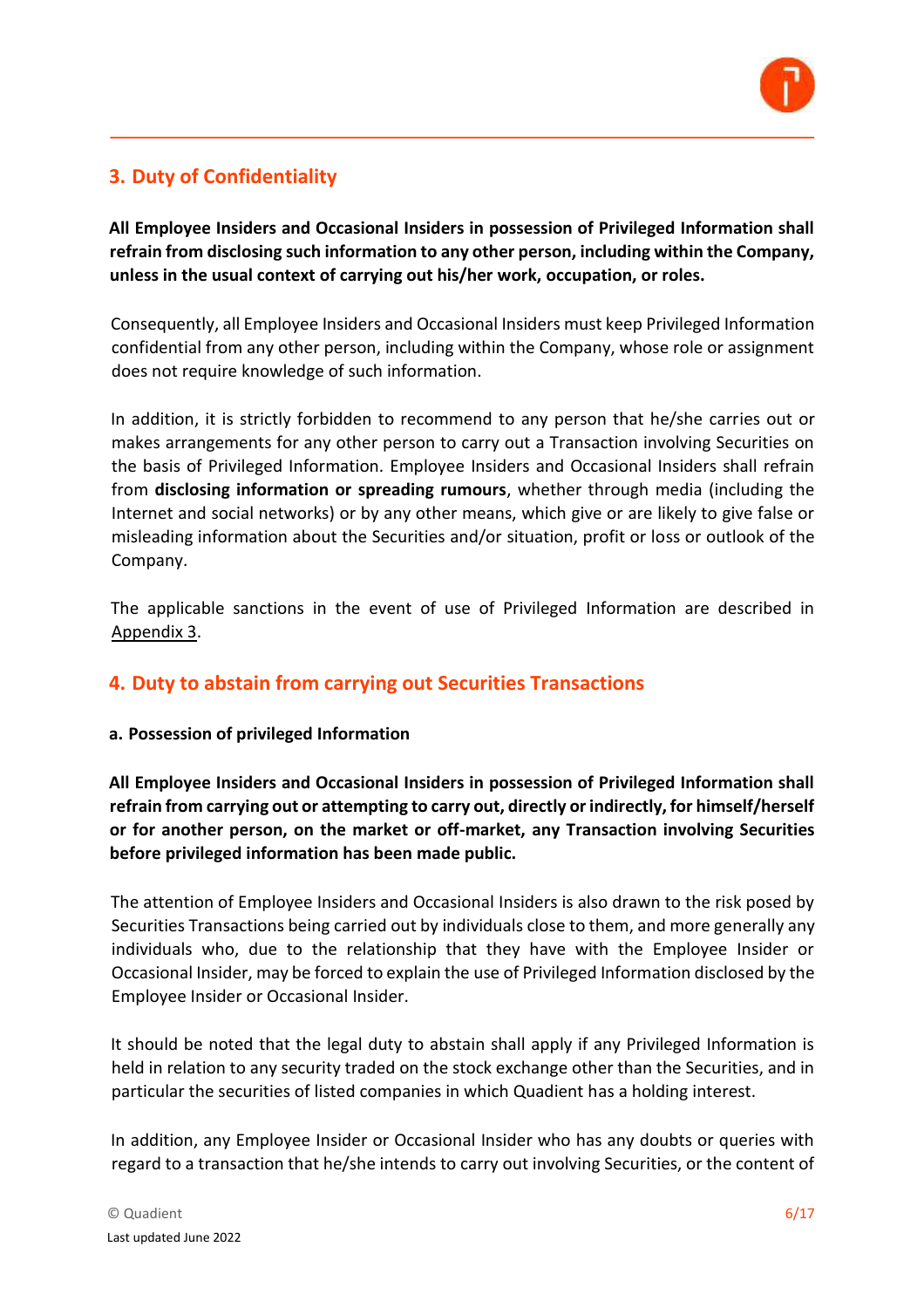

information that he/she may disclose, in particular in dealings with third parties, shall consult Quadient's MAR Committee.

### **b. Black-out periods ("Red Periods")**

Without prejudice to the general duty to abstain described in Article 4.a above, all Employee Insiders undertake to only carry out Transactions involving Securities during the periods defined for each company financial year (1 February - 31 January), hereinafter referred to as **"Green Periods",** as identified in the schedule in Appendix 4.

No Transaction involving Securities shall be authorised during **"Red Periods"**, as identified in the schedule in Appendix 4, or any other period that may subsequently be identified as a Red Period by the Board of Directors or the CEO of Quadient.

Quadient's MAR Committee shall be responsible for informing each Employee Insider, in advance, by any written means (including by e-mail), of any Red Periods identified by the Board of Directors or the CEO of Quadient, outside of the Red Periods mentioned in the schedule.

It should be noted that Occasional Insiders are subject to the general duty to abstain as described in Article 4.a and, therefore, shall be deemed to be in a Red Period during (and only during) the period beginning when the Occasional Insider has access to Privileged Information and ending when the Privileged Information ceases to be considered as such, in particular when such Privileged Information is publicly disclosed.

### **5. Forbidden transactions**

Employee Insiders and Occasional Insiders are strictly forbidden to carry out, directly or indirectly, the following transactions:

- any short sale of Securities;
- any regular short-term transaction to buy/resell securities, that is any round tripping over a period of less than 20 trading sessions (with the exception of sales of shares following exercise of share purchase or subscription options);
- subject to the exemptions provided for in this Code, any hedging transaction relating to Securities that they hold and, in particular, any free shares and stock-options allocated by Quadient.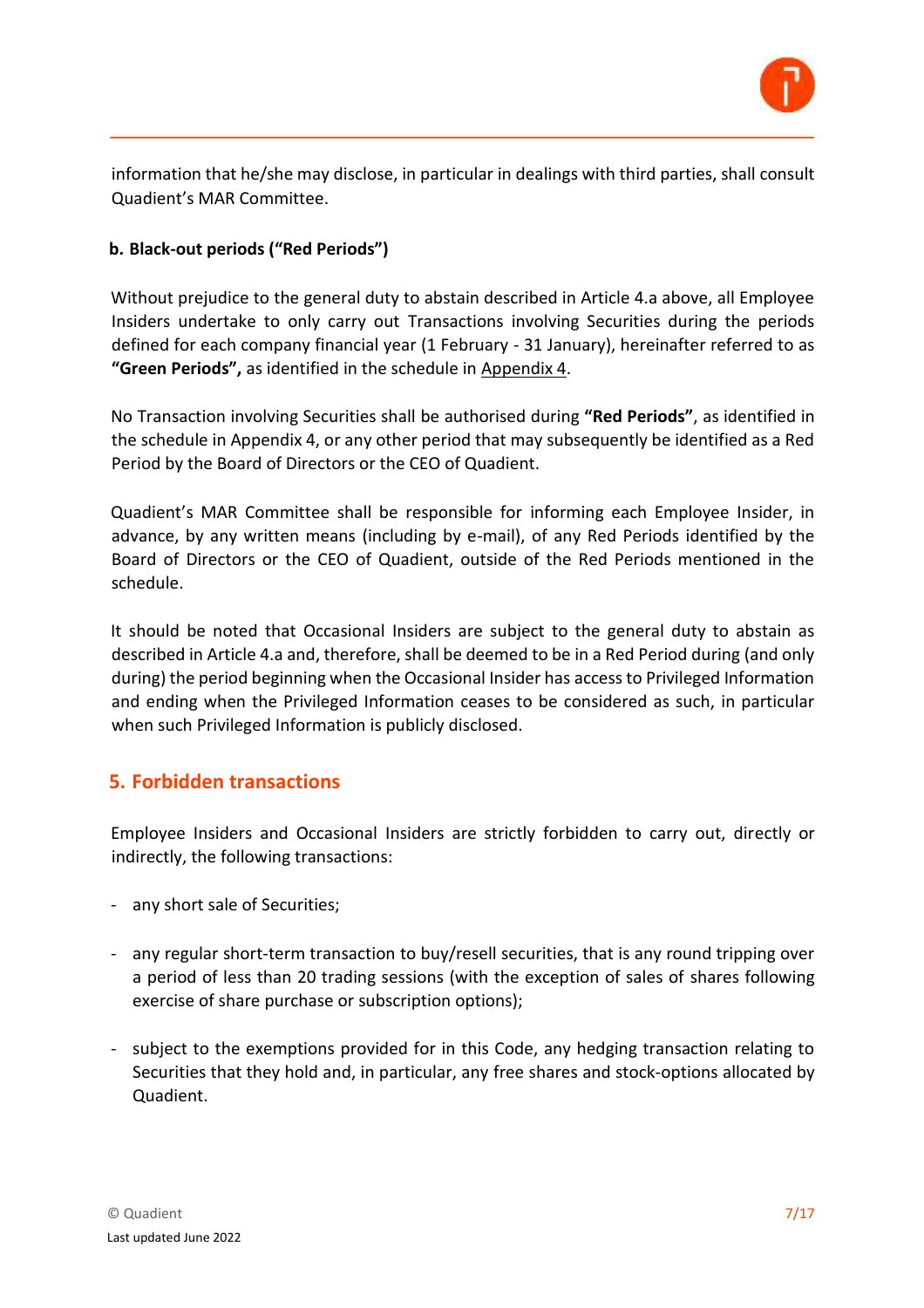

# **6. Special provisions regarding stock-options and free shares:**

#### **a. Stock-options**

It should be noted that, pursuant to Article L. 225-177 of the French Commercial Code, Quadient may grant Securities purchase or subscription options:

- within the **10 trading sessions** preceding and on the date on which the consolidated accounts (or company accounts) and half-year financial report are made public;
- within the period between the date on which the corporate body becomes aware of Privileged Information and the date on which the information is made public;
- within **20 trading sessions** of detachment of a coupon granting entitlement to a dividend or capital increase.

Subject to the exemptions provided for in this Code, Employee Insiders and Occasional Insiders shall not exercise their Securities purchase or subscription options:

- if they are in possession of Privileged Information;
- during the "Red Periods" described in paragraph 4.b above.

Even if this rule does not appear to be justified when exercising an option does not generate any profit in and of itself, it must nonetheless be considered with due diligence in view of the very broad wording of Article L. 465-1 of the French Monetary and Financial Code, relating to the offence of insider trading, which mentions any transaction before the public is aware of the information in question.

#### **b. Free shares**

In addition, and subject to the exemptions provided for in this Code, it should be noted that according to Article L. 225-197-1 and seq. and L. 22-10-59 and seq. of the French Commercial Code, any free shares awarded by Quadient cannot be transferred by their holders (at the end, where applicable, of the retention period):

- within the **30 calendars days preceding** the date on which the consolidated accounts, company accounts or intermediary financial report are made public;
- within the period between the date on which the Board of Directors or any Employee or Occasional Insider becomes aware of Privileged Information and the date on which the Privileged Information is made public.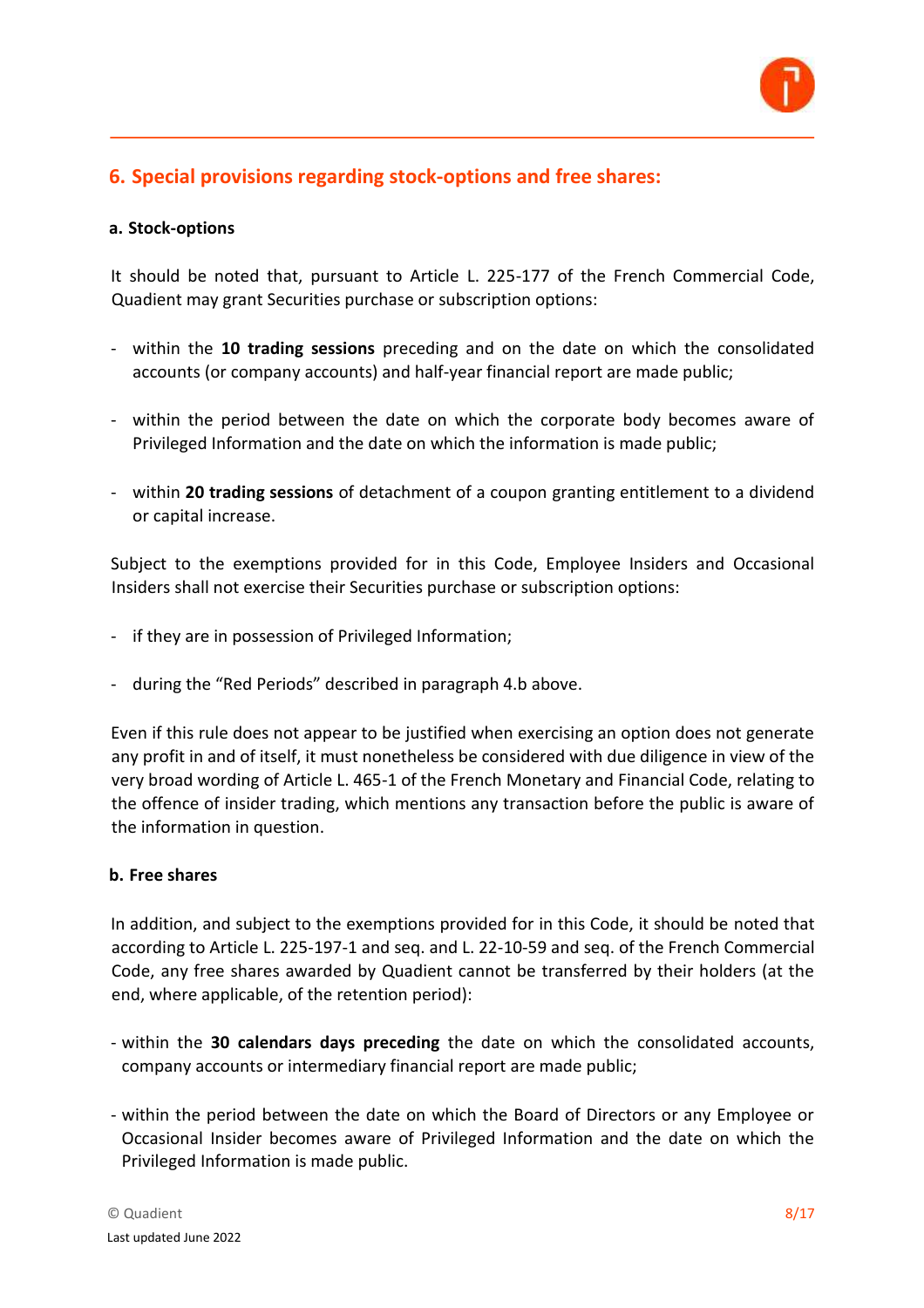

# **7. Embargo period**

In accordance with the AMF's recommendations and so as to not run the risk of disclosing fragmented financial information which could aid the recipients in predicting Quadient's profit or loss before publication, Quadient has decided to precede the announcement of its annual, half-year and quarterly profit or loss with a so-called "Embargo" during which time it refuses to give financial analysts and investors any new information on the state of its affairs and profit or loss.

The Embargo period shall be 2 calendar weeks before publication of the annual, half year and quarterly accounts.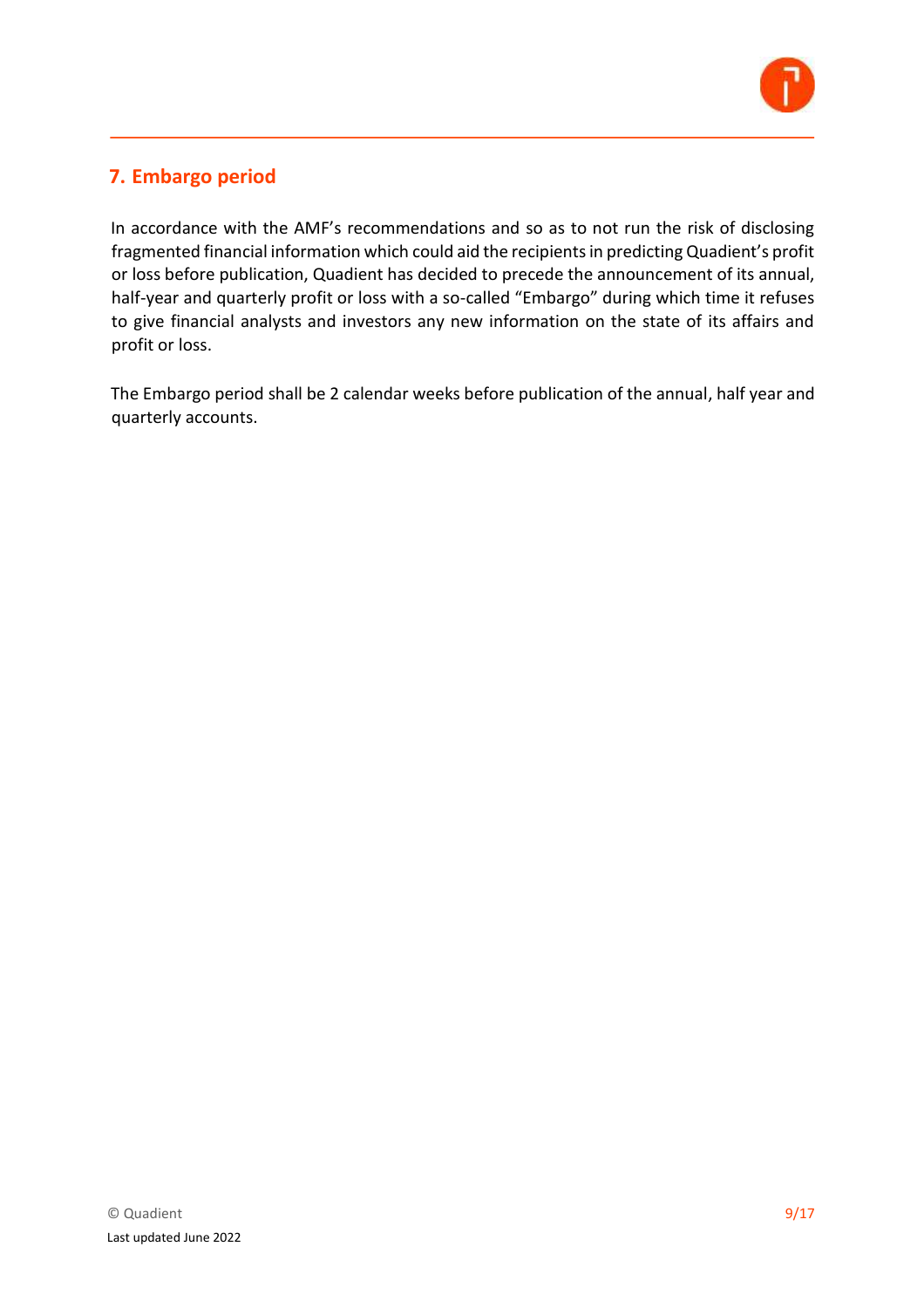

# **Letter of Undertaking**

I, the undersigned,

*(full name and position)* 

have read Quadient's Stock market Code of Ethics, which informs me of the rules applicable to holding, communicating and making use of privileged information and the sanctions that I will face if I should breach these rules.

I undertake to comply with the terms of this Code.

I have been informed that my name (and the reason for being placed on this list) will appear on the list of Occasional Insiders drawn up by Quadient's MAR Committee and that this list will be submitted to the AMF at its request and shall be kept for five years after being drawn up or updated.

In ………….., on …………..

(signature)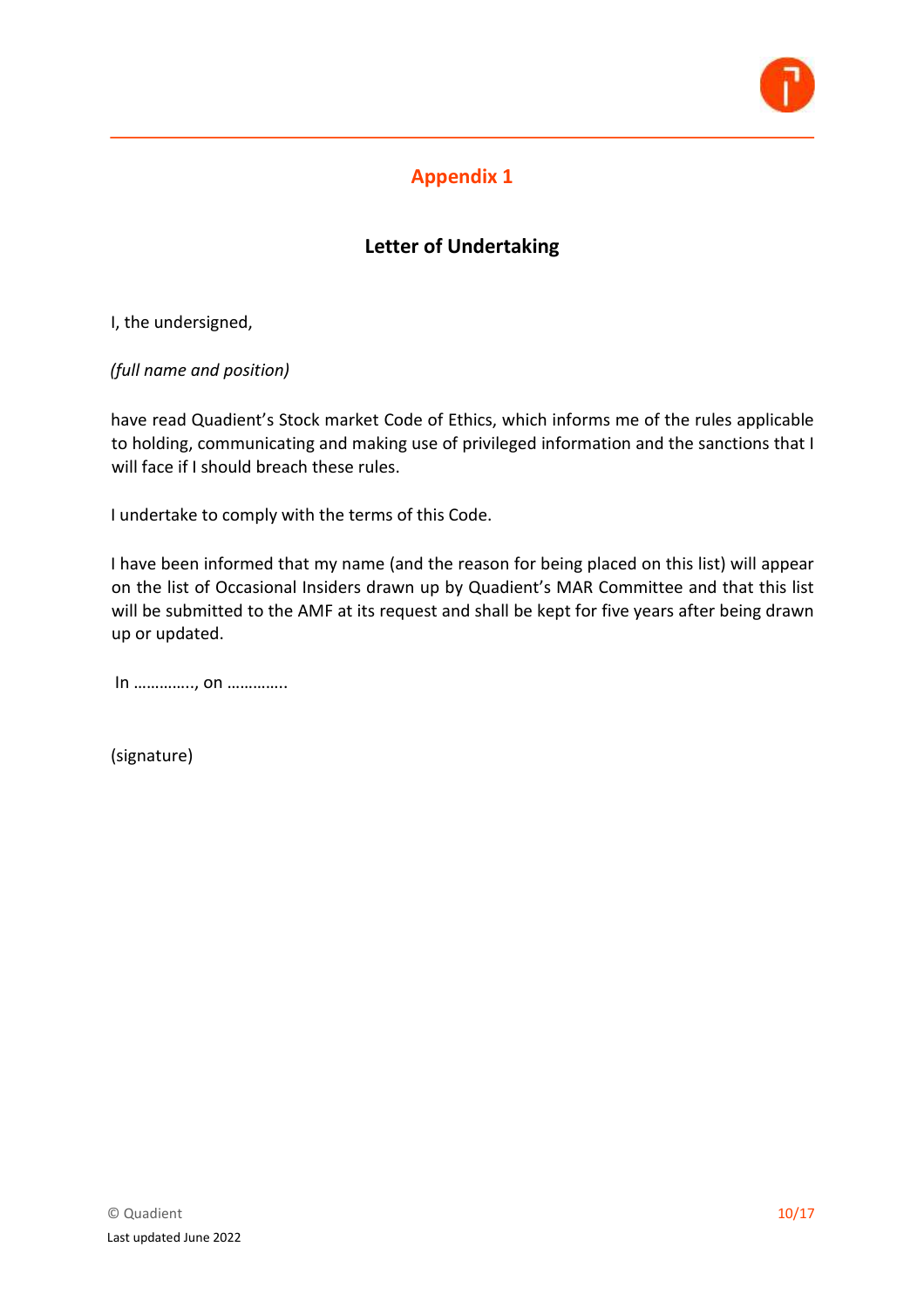

### **Non-exhaustive list of Transactions**

European regulation provides a non-exhaustive list of transactions relating to the shares or debt instruments of the issuer or to derivatives or other financial instruments linked thereto.

### **Pursuant to Article 10 of Commission Delegated Regulation (EU) 2016/522 as of 17 December 2015, the notifiable transactions shall include:**

- a. acquisition, disposal, short sale, subscription or exchange;
- b. acceptance or exercise of a stock option, including of a stock option granted to managers or employees as part of their remuneration package, and the disposal of shares stemming from the exercise of a stock option;
- c. entering into or exercise of equity swaps;
- d. transactions in or related to derivatives, including cash-settled transaction;
- e. entering into a contract for difference on a financial instrument of the concerned issuer or on emission allowances or auction products based thereon;
- f. acquisition, disposal or exercise of rights, including put and call options, and warrants;
- g. subscription to a capital increase or debt instrument issuance;
- h. transactions in derivatives and financial instruments linked to a debt instrument of the concerned issuer, including credit default swaps;
- i. conditional transactions upon the occurrence of the conditions and actual execution of the transactions;
- j. automatic or non-automatic conversion of a financial instrument into another financial instrument, including the exchange of convertible bonds to shares;
- k. gifts and donations made or received, and inheritance received;
- l. transactions executed in index-related products, baskets and derivatives, insofar as required by Article 19 of Regulation (EU) No 596/2014;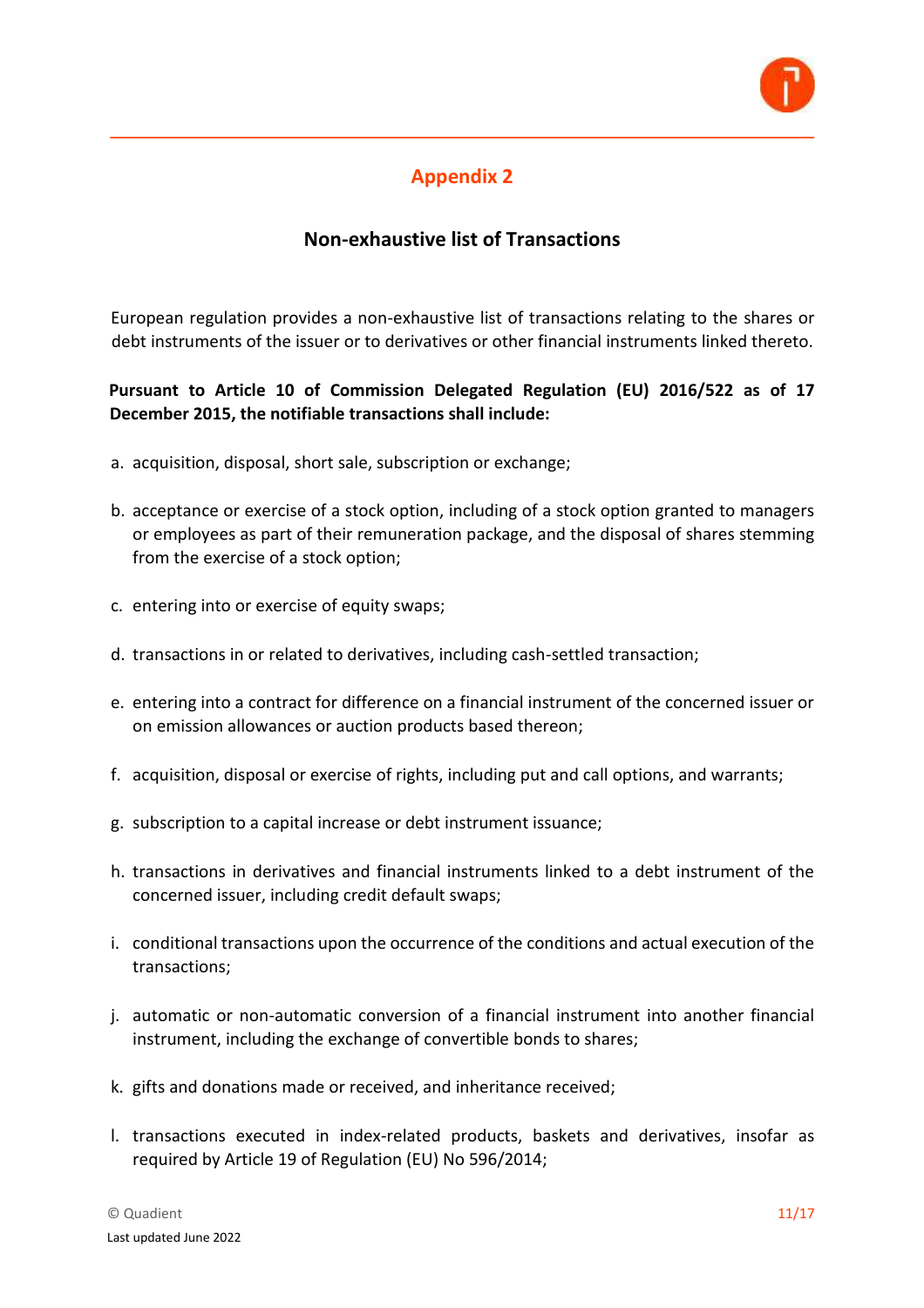

- m.transactions executed in shares or units of investment funds, including alternative investment funds (AIFs) referred to in Article 1 of Directive 2011/61/EU of the European Parliament and of the Council (4), insofar as required by Article 19 of Regulation (EU) No 596/2014;
- n. transactions executed by manager of an AIF in which the person discharging managerial responsibilities or a person closely associated with such a person has invested, insofar as required by Article 19 of Regulation (EU) No 596/2014;
- o. transactions executed by a third party under an individual portfolio or asset management mandate on behalf or for the benefit of a person discharging managerial responsibilities or a person closely associated with such a person;
- p. borrowing or lending of shares or debt instruments of the issuer or derivatives or other financial instruments linked thereto.

### **Article 19.7 of Regulation (EU) 596/2014 on market abuse provides that transactions that must be notified shall also include:**

- a. the pledging or lending of financial instruments by or on behalf of a person discharging managerial responsibilities or a person closely associated with such a person, as referred to in paragraph 1;
- b. transactions undertaken by persons professionally arranging or executing transactions or by another person on behalf of a person discharging managerial responsibilities or a person closely associated with such a person, as referred to in paragraph1, including where discretion is exercised; (however transactions executed in shares or debt instruments of an issuer or derivatives or other financial instruments linked thereto by managers of a collective investment undertaking in which the person discharging managerial responsibilities or a person closely associated with them has invested do not need to be notified where the manager of the collective investment undertaking operates with full discretion, which excludes the manager receiving any instructions or suggestions on portfolio composition directly or indirectly from investors in that collective investment undertaking).
- c. transactions made under a life insurance policy, defined in accordance with Directive 2009/138/EC of the European Parliament and of the Council (26), where:
	- i. the policyholder is a person discharging managerial responsibilities or a person closely associated with such a person, as referred to in paragraph 1,
	- ii. the investment risk is borne by the policyholder, and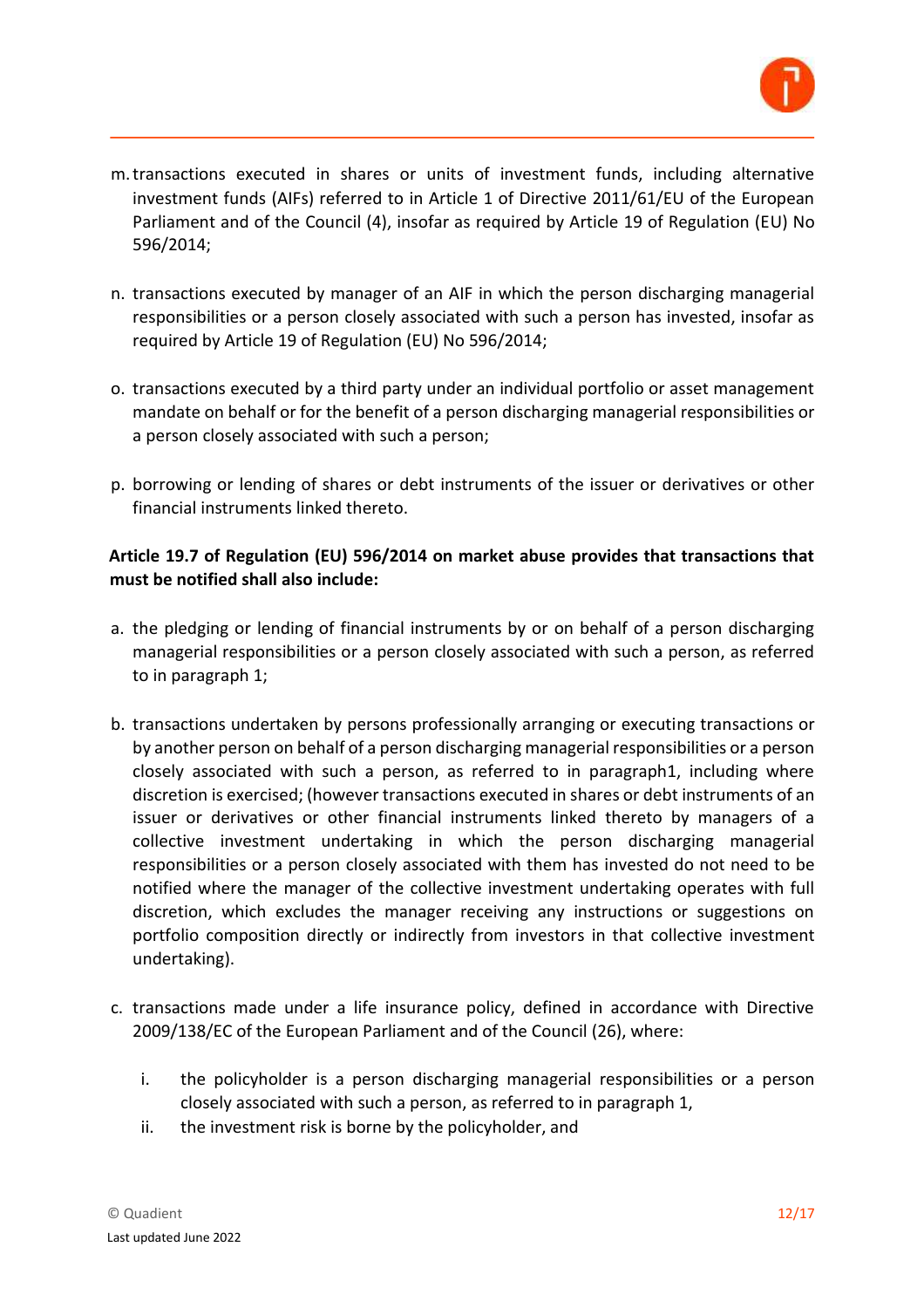

iii. the policyholder has the power or discretion to make investment decisions regarding specific instruments in that life insurance policy or to execute transactions regarding specific instruments for that life insurance policy.

### **The notification obligation shall not apply to transactions in financial instruments linked to shares or to debt instruments of the issuer where at the time of the transaction any of the following conditions is met (Regulation (EU) 2016/1011 of 8 June 2016):**

- a. the financial instrument is a unit or share in a collective investment undertaking in which the exposure to the issuer's shares or debt instruments does not exceed 20 % of the assets held by the collective investment undertaking;
- b. the financial instrument provides exposure to a portfolio of assets in which the exposure to the issuer's shares or debt instruments does not exceed 20 % of the portfolio's assets;
- c. the financial instrument is a unit or share in a collective investment undertaking or provides exposure to a portfolio of assets and the person discharging managerial responsibilities or person closely associated with such a person does not know, and could not know, the investment composition or exposure of such collective investment undertaking or portfolio of assets in relation to the issuer's shares or debt instruments, and furthermore there is no reason for that person to believe that the issuer's shares or debt instruments exceed the thresholds in point (a) or (b).

### **Finally, notification is not either required for the following transactions:**

- a. transactions carried out within a credit institution or an investment service provider, on behalf of third parties, where the credit institution, the service provider or one of their directors is a corporate officer of a listed company;
- b. transactions carried out by legal entities acting as corporate officer on behalf of third parties;
- c. the pledging of financial instruments (or similar security) related to the deposit of the financial instruments provided that and as long as this pledge (or this security) is not intended to guarantee a particular credit line.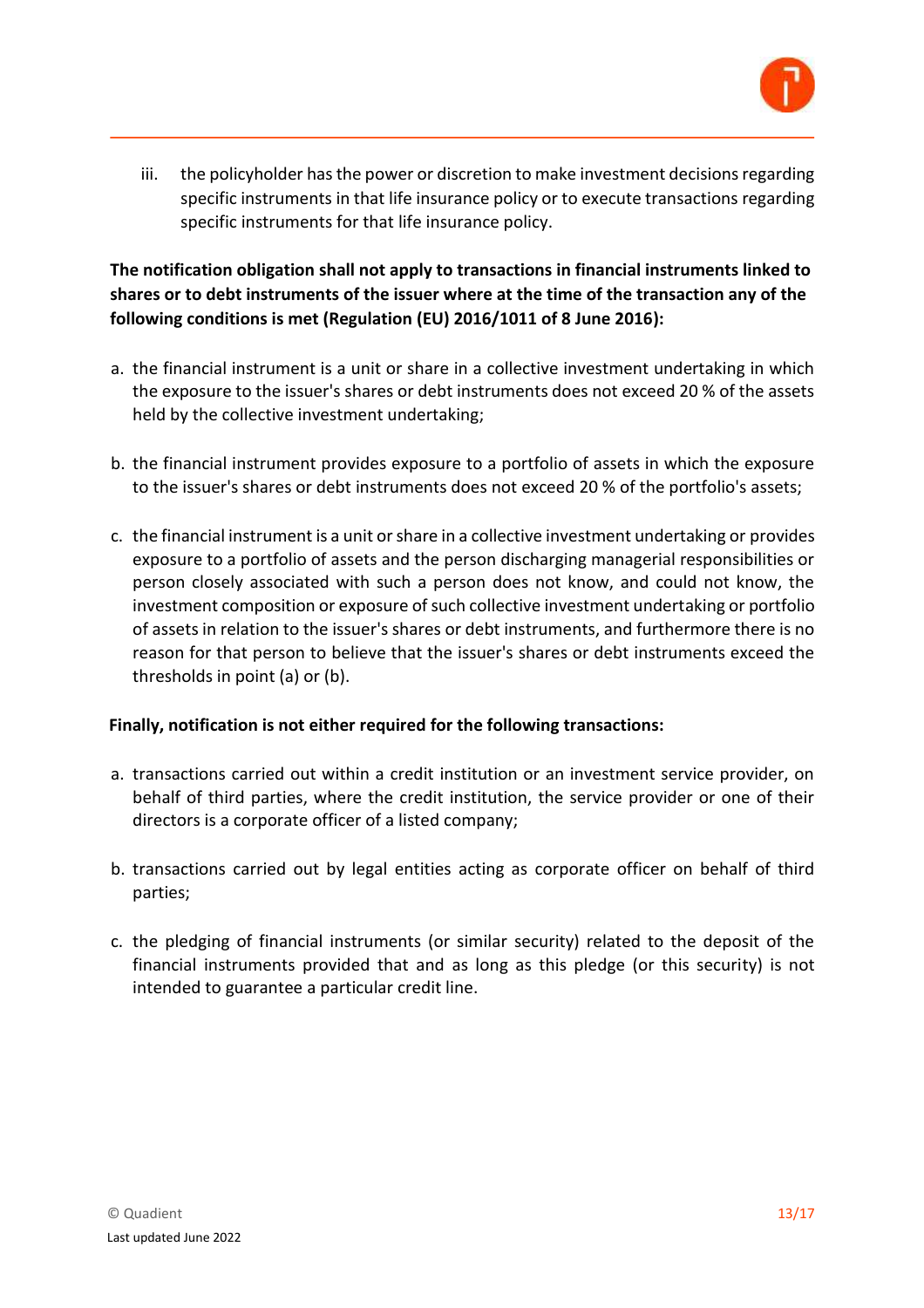

# **Sanctions applicable to the use of Privileged Information**

### **Article L. 465-1 of the French Monetary and Financial Code**

- I.
- A. Is punished by five years' imprisonment and a fine of 100 million euros, which amount may be increased to ten times the amount of the advantage obtained from the offence, without the fine being less than this advantage, the fact, by the Chief Executive Officer, the Chairman, a member of the Management Board, the manager, a member of the Board of Directors or a member of the Supervisory Board of an issuer concerned by privileged information or by a person who exercises an equivalent function, by a person having privileged information concerning an issuer in which he holds a participation , by a person in possession of inside information in connection with his profession or duties or in connection with his participation in the commission of a crime or offence, or by any other person in possession of inside information with full knowledge of the facts, to make use of such inside information by for himself or for others, either directly or indirectly, one or more transactions or by cancelling or modifying one or more orders placed by that same person before he possessed the inside information, on the financial instruments issued by that issuer or on the financial instruments concerned by that inside information
- B. The mere fact that a person has inside information does not constitute an offence under A, if his conduct is legitimate, within the meaning of Article 9 of Regulation (EU) No 596/2014 of the European Parliament and of the Council of 16 April 2014 on market abuse (Market Abuse Regulation) and repealing Directive 2003/6/EC of the European Parliament and of the Council and Commission Directives 2003/124/EC, 2003/125/EC and 2004/72/EC.
- C. For the purposes of this section, the words "inside information" mean inside information within the meaning of 1 to 4 of Article 7 of Regulation (EU) No. 596/2014 of the European Parliament and of the Council of 16 April 2014 referred to above.
- II. The attempt of the offence provided for in I of the present article is punished by the same penalties.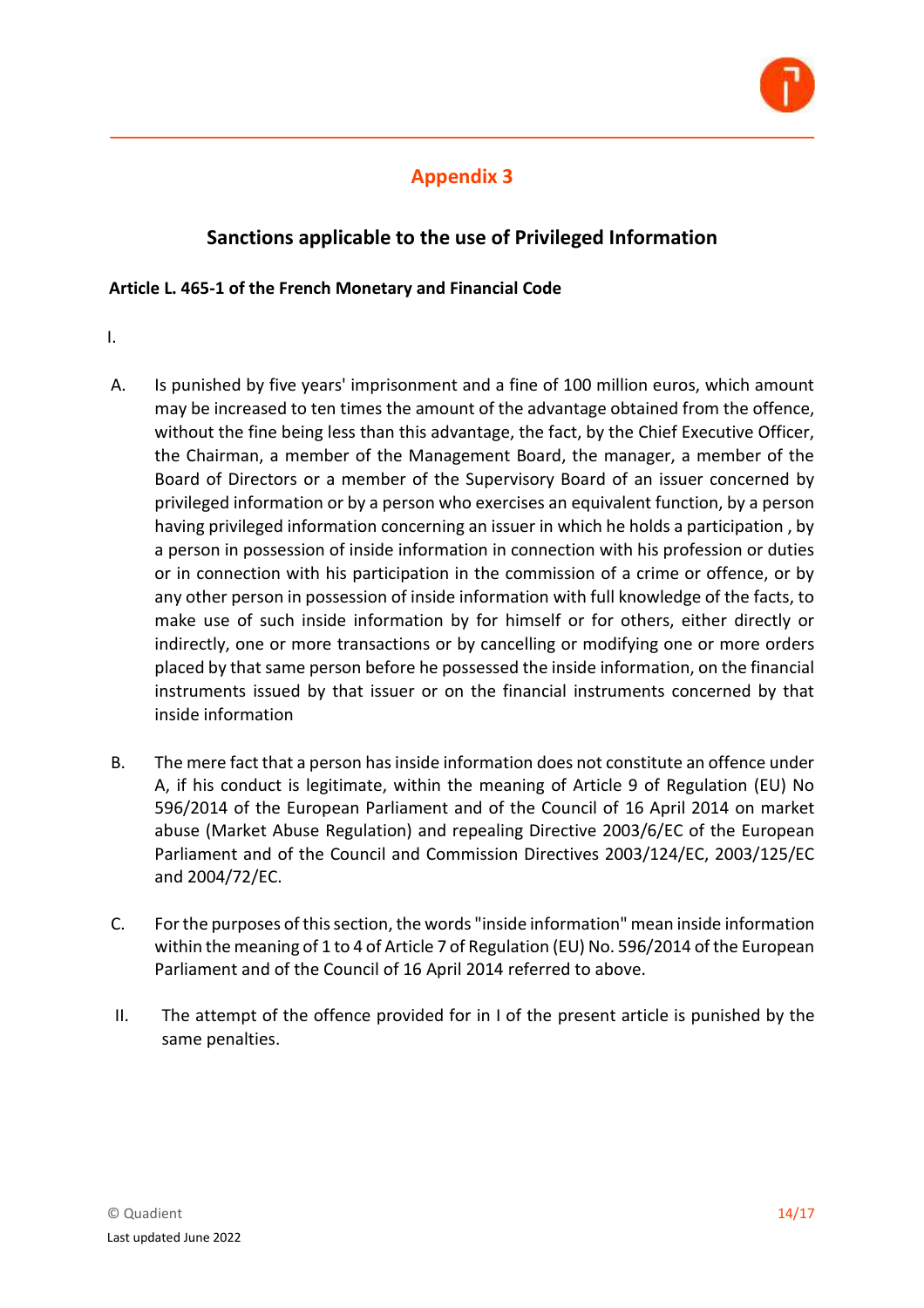

#### **Article L. 621-15 of the French Monetary and Financial Code**

- III. The applicable sanctions are:
	- a. For the persons mentioned in paragraphs 1 to 8, 11, 12, 15 to 19 and 21 of II of Article L. 621-9, a warning, a reprimand, a temporary or permanent ban on providing all or part of the services provided, removal from the register mentioned in Article L. 546-1; the Enforcement Committee may impose a financial penalty in addition to or instead of these penalties. 546-1; the Enforcement Committee may impose a financial penalty instead of or in addition to these penalties, the amount of which may not exceed 100 million euros or ten times the amount of the benefit derived from the breach, if this can be determined; the sums are paid to the guarantee fund to which the sanctioned person is affiliated or, failing this, to the Trésor Public (French public treasury);
	- b. For natural persons placed under the authority or acting on behalf of one of the persons mentioned in 1° to 8°, 11°, 12° and 15° to 21° of II of Article L. 621-9, or exercising management functions, within the meaning of Article L. 533-25, within one of these persons, a warning, a reprimand, the temporary or definitive withdrawal of the professional card, a temporary ban on trading on their own account, a temporary or definitive ban on carrying out all or part of the activities or performing management functions within a person mentioned in 1° to 8°, 11°, 12° and 15° to 18° of II of Article L. 621-9 The Enforcement Committee may impose a financial penalty instead of, or in addition to, these penalties, the amount of which may not exceed 15 million euros, or ten times the amount of the benefit derived from the breach if this amount can be determined, in the case of the practices referred to in II of this article. The sums shall be paid to the guarantee fund to which the legal entity under whose authority or on whose behalf the sanctioned person is acting is affiliated or, failing that, to the Trésor Public;
	- c. For persons other than one of the persons mentioned in II of Article L. 621-9, who are responsible for the acts mentioned in c to h of II of this article, a financial penalty, the amount of which may not exceed 100 million euros or ten times the amount of the benefit derived from the breach if this can be determined; the sums shall be paid to the Trésor Public ;
	- d. For the persons mentioned in 4 and 5 of Article 29 of Regulation (EU) 2017/2402 of the European Parliament and of the Council of December 12, 2017 creating a general framework for securitization as well as a specific framework for simple, transparent and standardized securitizations and amending Directives 2009/65/ EC, 2009/138/ EC and 2011/61/ EU and Regulations (EC) No. 1060/2009 and (EU) No. 648/2012, the penalties provided for in points c to h of 2 of Article 32 of the same Regulation.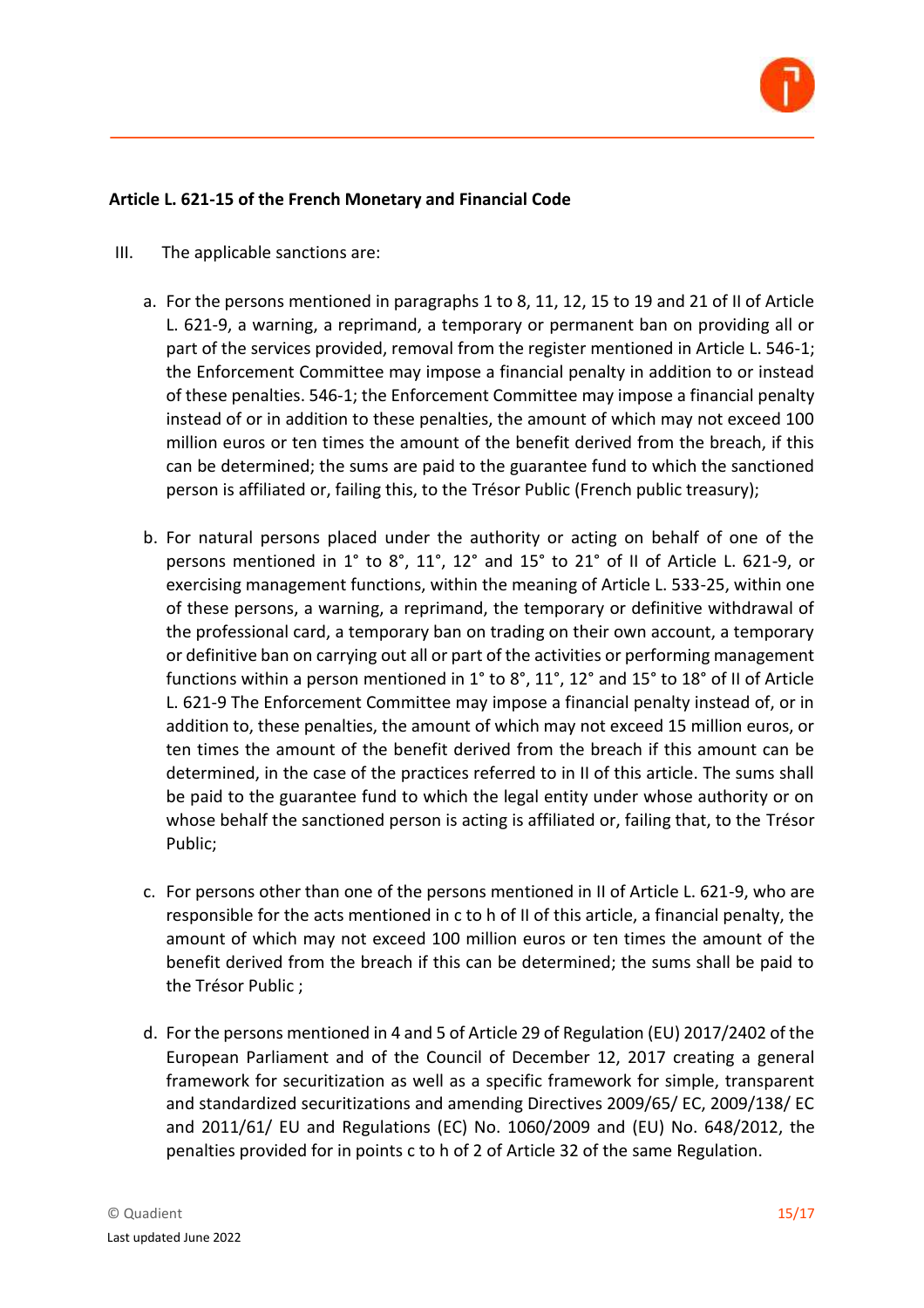

The financial penalties imposed pursuant to this III may be subject to an increase of up to 10% of their amount, to be borne by the person sanctioned and intended to finance assistance to victims.

The guarantee fund referred to in a and b may, under the conditions laid down by its internal regulations and up to a limit of 300,000 euros per year, allocate part of the proceeds of the financial penalties imposed by the Enforcement Committee that it collects to educational activities in the financial field.

- III.bis The amount of the financial penalty mentioned in a and c of III may be increased up to 15% of the total annual turnover of the sanctioned person in the event of a breach of the obligations:
	- 1. Set by Regulation (EU) No. 596/2014 of the European Parliament and of the Council of April 16, 2014 on market abuse (Market Abuse Regulation) and repealing Directive 2003/6/ EC of the European Parliament and of the Council and Commission Directives 2013/124/ EC, 2013/125/ EC and 2004/72/ EC ;
	- 2. Set by Regulation (EU) No. 909/2014 of the European Parliament and of the Council of July 23, 2014 on improving securities settlement in the European Union and on central securities depositories, and amending Directives 98/26/ EC and 2014/65/ EU and Regulation (EU) No. 236/2012 ;
	- 3. Set by Regulation (EU) No. 1286/2014 of the European Parliament and of the Council of November 26, 2014 on key information documents for retail and insurance-based packaged investment products ;
	- 4. Set by Regulation (EU) No 600/2014 of the European Parliament and of the Council of 15 May 2014 on markets in financial instruments and amending Regulation (EU) No 648/2012 ;
	- 5. Defined by European regulations and by this code or the general regulations of the Autorité des marchés financiers, committed by the management companies and depositaries mentioned in 7°, 7° bis and 12° of II of Article L. 621-9, relating to collective investments mentioned in 1° of I of Article L. 214-1 ;
	- 5° bis Defined by the European regulations and by the present code or the general regulations of the Autorité des marchés financiers in the context of a public offer of financial securities or an admission to trading on a regulated market of financial securities;
		- 6. Provided for in Article L. 233-7 and II of Article L. 233-8 of the French Commercial Code and in Article L. 451-1-2 of this Code.

The total annual turnover mentioned in the first paragraph of this III bis is assessed as it appears from the last available accounts approved by the general meeting. Where the legal entity is an enterprise or a subsidiary of an enterprise required to prepare consolidated accounts pursuant to Article L. 233-16 of the Commercial Code, the total annual turnover to be taken into consideration is the total annual turnover as shown in the latest consolidated annual accounts approved by the general meeting.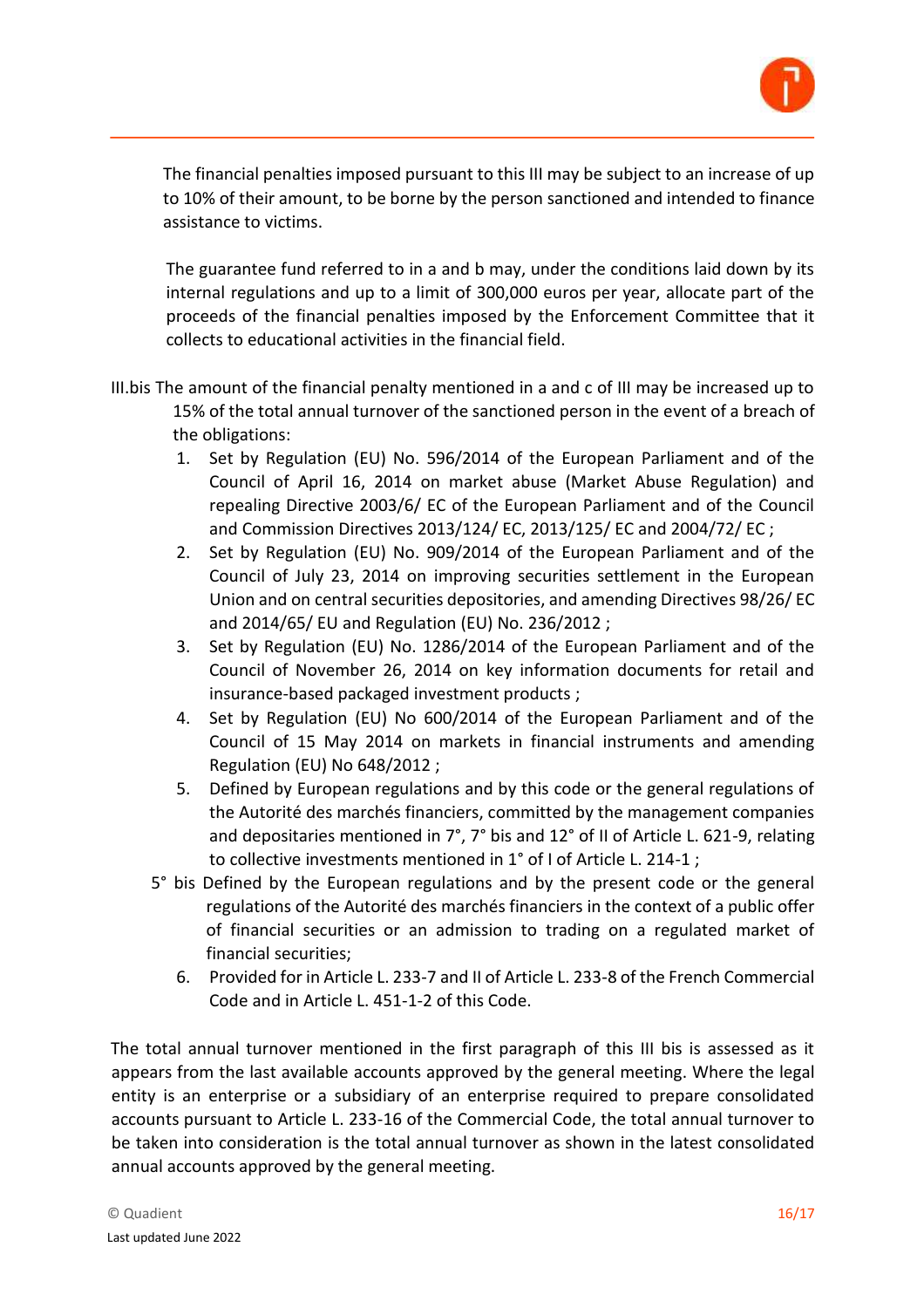# **Red and Green Periods**

| Green, Red and Embargo Ferious for 2022 |                                 |                 |                 |                 |                               |                          |                      |                |                 |                 |                               |  |
|-----------------------------------------|---------------------------------|-----------------|-----------------|-----------------|-------------------------------|--------------------------|----------------------|----------------|-----------------|-----------------|-------------------------------|--|
| <b>JAN</b>                              | <b>FEB</b>                      | <b>MAR</b>      | <b>APR</b>      | <b>MAY</b>      | <b>JUN</b>                    | JUL                      | <b>AUG</b>           | <b>SEP</b>     | OCT             | <b>NOV</b>      | <b>DEC</b>                    |  |
| 1 S                                     | $\top$<br>$\mathbf{1}$          | 1T              | $1 - F$         | 1 S             | W                             | $1 - F$                  | $-M$<br>$\mathbf{1}$ | $1$ T          | 1 <sup>5</sup>  | $1$ T           | 1 <sub>T</sub>                |  |
| 2 S                                     | $2 \quad W$                     | 2W              | 2S              | 2 M             | 2 <sub>1</sub>                | 2 S                      | $2$ T                | $2 - F$        | 2 <sub>5</sub>  | $2 - W$         | 2 F                           |  |
| $3 \, M$                                | 3 <sub>T</sub>                  | 3T              | 3S              | 3 <sub>T</sub>  | $3 - F$                       | 3S                       | W<br>3.              | 3 <sub>5</sub> | $3 \, M$        | 3 <sub>1</sub>  | 3 <sub>5</sub>                |  |
| 4 <sub>1</sub>                          | 4 F                             | 4F              | 4 M             | 4 W             | 4S                            | 4 M                      | $\overline{4}$<br>T. | 4S             | 4 <sub>1</sub>  | $4$ F           | 4 S                           |  |
| 5W                                      | S<br>5 <sup>1</sup>             | 5S              | 5 <sub>1</sub>  | 5 <sub>T</sub>  | 5S                            | $5 -$<br>- T             | F.<br>5.             | 5M             | 5 W             | 5S              | Q <sub>3</sub><br>5M<br>sales |  |
| 6T                                      | 6S                              | 6S              | 6 W             | 6 F             | 6M                            | $6 \t W$                 | 6<br>S               | $6-1$          | 6T              | 6S              | 6 T                           |  |
| $7-F$                                   | $7 \quad M$                     | 7M              | 7 <sub>T</sub>  | 7S              | Q1<br>7 <sub>1</sub><br>sales | 7 <sup>2</sup><br>$\top$ | $7\overline{ }$<br>S | 7 W            | 7 F             | 7 N             | 7 W                           |  |
| S<br>8                                  | $8$ T                           | 8T              | 8 F             | 8 S             | 8 W                           | 8 <sup>°</sup><br>-F.    | 8<br>M               | 8T             | 8 S             | $8$ T           | 8T                            |  |
| 9S                                      | $9-W$                           | 9 W             | 9S              | $9$ M           | 9 <sub>T</sub>                | $\sf S$<br>9             | 9<br>T.              | 9 F            | 9 <sub>5</sub>  | 9 N             | 9 F                           |  |
| 10 M                                    | $10$ T                          | $10$ T          | 10 <sub>5</sub> | 10 T            | 10 F                          | $\mathsf{S}$<br>10       | 10<br>W              | 10 S           | 10 M            | $10$ T          | 10 <sub>5</sub>               |  |
| $11$ T                                  | $11$ F                          | 11 F            | 11 M            | 11 W            | 11 S                          | 11 M                     | 11<br>T.             | 11 S           | 11 T            | 11 F            | 11 S                          |  |
| 12 W                                    | 12S                             | 12 S            | $12$ T          | $12$ T          | 12 <sub>5</sub>               | $12$ T                   | 12<br>F.             | 12 M           | 12 W            | 12 S            | 12 M                          |  |
| $13$ T                                  | 13 S                            | 13 S            | 13 W            | 13 F            | 13 M                          | 13 W                     | S<br>13              | 13 T           | 13 T            | 13 S            | 13 T                          |  |
| $14$ F                                  | $14 \quad M$                    | 14 M            | 14 T            | 14 S            | 14 T                          | $14$ T                   | 14<br>S              | 14 W           | 14 F            | 14 N            | 14 W                          |  |
| 15 S                                    | $15$ T                          | $15$ T          | 15 F            | 15 S            | 15 W                          | 15 <sup>2</sup><br>F.    | 15<br>M.             | 15T            | 15 S            | 15 T            | 15 T                          |  |
| 16 <sub>5</sub>                         | 16 W                            | 16 W            | 16 S            | 16 M            | 16 T                          | 16<br>S                  | т<br><b>16</b>       | 16 F           | 16 S            | 16 W            | 16 F                          |  |
| 17 M                                    | $17$ T                          | 17T             | 17 S            | 17T             | 17 F                          | 17 S                     | 17<br>W              | 17 S           | 17 M            | 17 <sub>T</sub> | 17 S                          |  |
| 18 T                                    | - F 1<br>18 <sup>1</sup>        | 18 F            | 18 M            | 18 W            | 18 S                          | $18$ M                   | <b>18</b><br>T.      | 18 S           | 18 T            | 18 F            | 18 S                          |  |
| $19$ W                                  | 19 S                            | 19 S            | 19 T            | 19 T            | 19 S                          | 19 T                     | 19<br>F.             | 19 M           | 19 W            | 19 S            | 19 M                          |  |
| $20$ T                                  | 20 S                            | 20 <sub>5</sub> | 20 W            | 20 F            | 20 M                          | 20 W                     | 20<br>S              | 20T            | 20T             | 20 S            | 20T                           |  |
| 21 F                                    | $21$ M                          | 21 M            | $21$ T          | 21 <sub>5</sub> | $21$ T                        | $21 \quad T$             | S<br>21              | 21 W           | 21 F            | 21 N            | 21 W                          |  |
| 22 S                                    | $\mathbf{T}$<br>22 <sub>1</sub> | $22$ T          | 22 F            | 22S             | 22 W                          | - F<br>22                | 22<br>M              | 22T            | 22 S            | $22$ T          | 22 T                          |  |
| 23S                                     | $23 \quad W$                    | 23 W            | 23S             | 23 M            | $23$ T                        | 23 S                     | 23<br>T.             | 23 F           | 23S             | 23 W            | 23 F                          |  |
| 24 M                                    | $24$ T                          | $24$ T          | 24 S            | $24$ T          | 24 F                          | 24S                      | 24<br>W              | 24 S           | 24 M            | $24$ T          | 24 S                          |  |
| $25$ T                                  | $25 - F$                        | 25 F            | 25 M            | 25 W            | 25S                           | 25 M                     | T<br>25              | 25 S           | 25 T            | 25 F            | 25S                           |  |
| 26 W                                    | 26S                             | 26S             | $26$ T          | 26T             | 26S                           | $26$ T                   | 26<br>F.             | Q2&<br>26 M    | 26 W            | 26S             | 26 M                          |  |
| $27$ T                                  | 27S                             | 27S             | 27 W            | 27 F            | 27 M                          | 27 W                     | 27<br>S              | 27T            | 27 T            | 27S             | 27T                           |  |
| 28 F                                    | $28$ M                          | 28 M Q4 &       | 28 T            | 28 S            | 28 T                          | $28$ T                   | 28<br>S              | 28 W           | 28 F            | 28 N            | 28 W                          |  |
| 29S                                     |                                 | 29 T            | $29$ F          | 29 S            | 29 W                          | $29$ F                   | 29<br>M              | 29T            | 29 <sub>5</sub> | $29$ T          | 29 T                          |  |
| 30 S                                    |                                 | 30 W            | 30 <sub>5</sub> | 30 M            | 30 T                          | 30 <sub>5</sub>          | 30<br>$\mathsf{T}$   | 30 F           | 30 <sub>5</sub> | 30 <sub>W</sub> | 30 F                          |  |
| 31 M                                    |                                 | 31 T            |                 | $31$ T          |                               | 31 S                     | W<br>31              |                | 31 M            |                 | 31 S                          |  |

### **Green, Red and Embargo Periods for 2022**